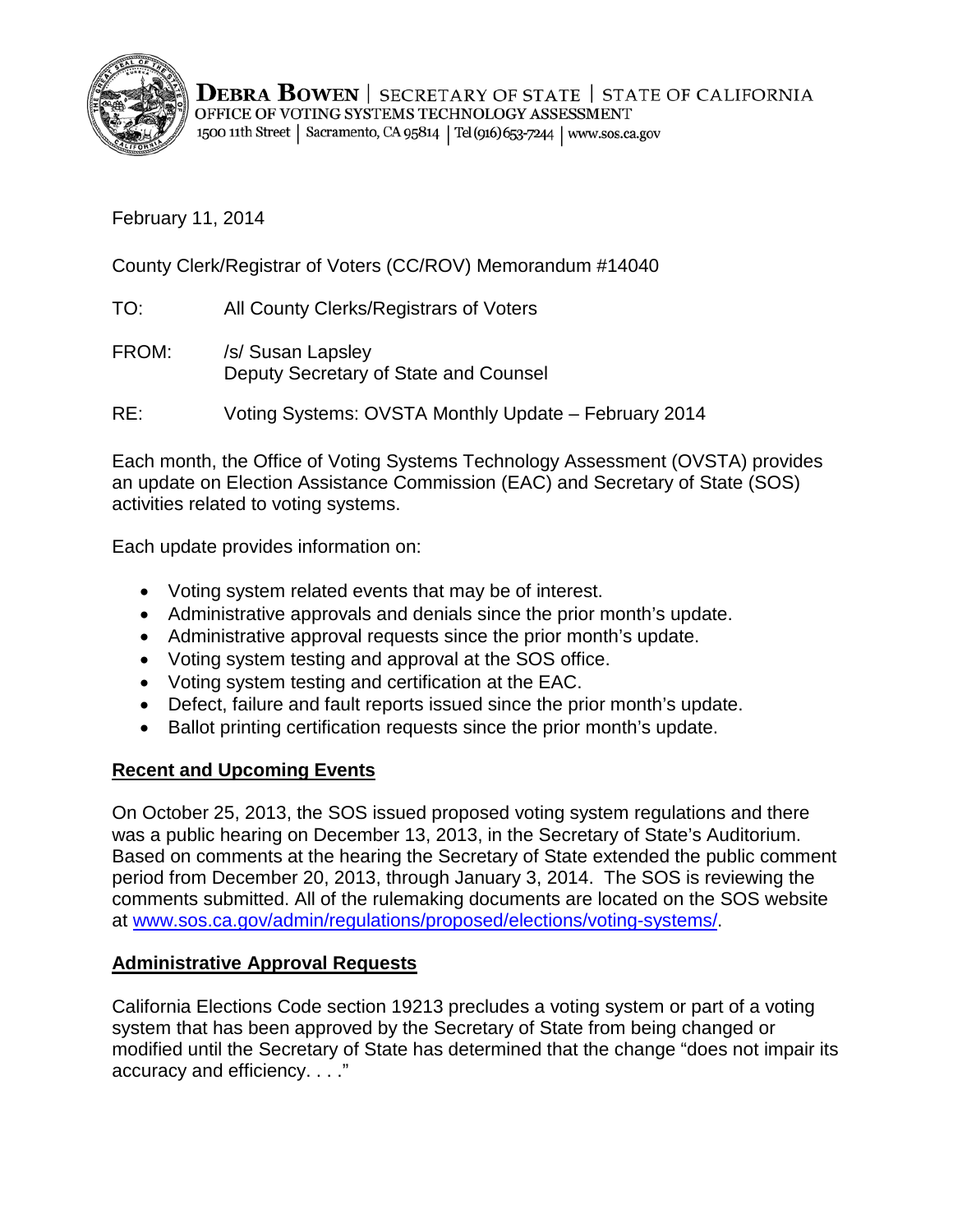Information on submitting an administrative approval request is in ["Requesting](http://www.sos.ca.gov/voting-systems/cert-and-approval/vsysapproval/admin-approval-requirements2012.pdf)  [Administrative Approval of a Change or Modification to an Approved Voting System.](http://www.sos.ca.gov/voting-systems/cert-and-approval/vsysapproval/admin-approval-requirements2012.pdf)"

• There are currently no administrative approval requests.

### **Testing and Approval by the State of California**

• The Secretary of State received a completed application for the Dominion Democracy Suite 4.14 Voting System on November 13, 2013. The system is composed of the election management system, a combined ballot marking device and precinct count optical scan machine and an off-the-shelf central count scan machine. The source code review began December 2, 2013, the functional testing began, February 3, 2014, and the penetration began February 10, 2014.

## **Testing and Certification at the EAC**

The EAC provides a [weekly update](http://www.eac.gov/blogs/voting_system_testing_update_2514/) of voting system testing. As of February 5, 2014, the current testing and certification status for systems relevant to California is:

**Dominion Democracy Suite 4.14.B.** The EAC granted certification for this system on January 7, 2014. Related documents can be found on the EAC [website.](http://www.eac.gov/testing_and_certification/voting_systems_under_test.aspx)

**ES&S Unity 3.4.1.0.** Testing is complete and Wyle is finishing the Test Report. Related documents can be found on the EAC [website.](http://www.eac.gov/testing_and_certification/voting_systems_under_test.aspx)

**ES&S EVS 5.0.1.0.** Testing is complete and the Test Report is being revised based upon comments received. Related documents can be found on the EAC [website.](http://www.eac.gov/testing_and_certification/voting_systems_under_test.aspx)

**ES&S EVS 5.2.0.0.** Wyle is working on the draft Test Plan. Related documents can be found on the EAC [website](http://www.eac.gov/testing_and_certification/voting_systems_under_test.aspx)**.**

**Hart InterCivic Verity 1.0.** Delivery of equipment to SLI to begin testing is now expected in late February or early March. Related documents can be found on the EAC [website.](http://www.eac.gov/testing_and_certification/voting_systems_under_test.aspx)

The EAC's ["Voting Systems Under Test"](http://www.eac.gov/testing_and_certification/voting_systems_under_test.aspx) and ["Certified Voting Systems"](http://www.eac.gov/testing_and_certification/certified_voting_systems.aspx) pages provide more specifics on each voting system.

## **Defects, Failures and Faults**

Defects, failures and faults (problem reports) of voting system hardware and software are reported to the Secretary of State. Effective January 1, 2014, Senate Bill 360 (Padilla, 2013) removed the requirement that the Secretary of State in turn provide the reports to the EAC.

In January, the Secretary of State did not receive any problem reports. For more information contact the voting system vendor, or OVSTA, or go to the EAC website, at [EAC Voting System Reports.](http://www.eac.gov/testing_and_certification/voting_system_reports.aspx)